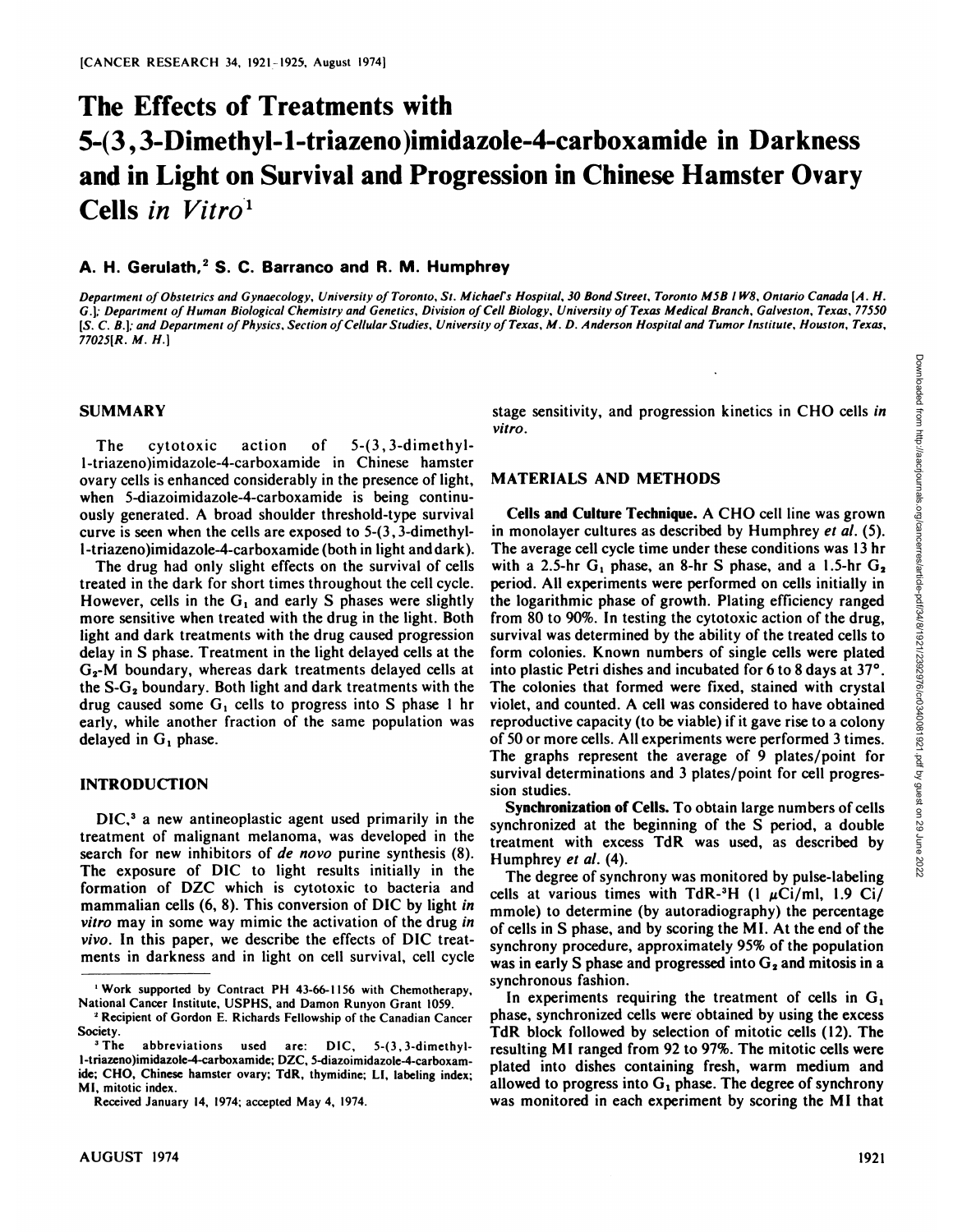fell to 0% within 1 hr after plating. Cells were pulse-labeled at various times thereafter with TdR-3H and the number of labeled cells was scored. One thousand cells were scored for each sample.

**AutoradiographyTechniques. In all experiments involving** the assay of populations of labeled cells, Ilford K5 liquid emulsion autoradiograph techniques were used. A cell was considered labeled if it contained at least 10 grains over the nucleus. Less than 3 grains were observed in background areas of similar size.

**Progression of AsynchronousCells. In order to distinguish** between the mitotic figures of cells that had been treated in  $G<sub>2</sub>$  and in S phases, asynchronous CHO cell populations were pulse labeled with TdR-<sup>3</sup>H (1  $\mu$ Ci/ml; 1.9 Ci/mmole) for 10 min, washed twice, and then treated with DIC dissolved in media. The treatment medium was removed and the cells were washed twice with fresh medium contain ing nonradioactive TdR (10  $\mu$ g/ml). Colcemid (0.06  $\mu$ g/ ml) was added to the Petri dishes, and the dishes were re turned to the incubator. At 20-min intervals thereafter for 4 hr, samples were taken. Cells were removed from the dishes with 0.025% trypsin, centrifuged, fixed in 50% glacial acetic acid, and stained with acetoorcein. Slides for autoradiography were prepared and exposed for 2 weeks, and the percentage of labeled and unlabeled cells in metaphase accumulated in Colcemid was determined by scoring 1000 cells.

**Preparation of DIC. DIC was supplied through the** courtesy of Dr. Ti Li Loo by the Drug Development Branch, Drug Research and Development, National Cancer Insti tute. DIC solutions were made up in the desired concentra tions immediately prior to use. A stock solution of 20,000  $\mu$ g/ml was made in 0.1 N HCl and kept at 4°. This was diluted into medium to the proper treatment concentrations. The pH of the treatment medium was adjusted to pH 7.2 to 7.4 The decomposition of DIC in medium follows Ist order kinetics with a half-life of 34 hr in the dark and 3.3 hr in the light (2). In all light experiments, a (Model P-2324 fluorescent lamp equipped with two 15-watt Ken-Rad F15T8/CW bulbs, Dazor Manufacturing Corporation, St. Louis, Mo.) was placed in the incubator 38 cm from the cells. In the dark experiments, the cells were shielded from light by wrapping the culture flasks in aluminum foil prior to placement in the incubator. The drug was added in a dark room.

# **RESULTS**

**Survival of CHO Cells (Asynchronous). The survival** fraction of cells following continuous exposure for different time intervals to various concentrations of DIC are shown in Chart 1(treatment in darkness) and Chart 2 (treatment in light). Little effect was observed following short treatment times of 6 hr in the dark (Chart 1) or  $4.5$  hr in the light (Chart 2). Cell lethality increased as the drug concentration and duration of treatment increased and, in all cases, it was shown that exposure of cells to the drug in the presence of light caused greater cell lethality than did the dark treat ments. Exposure of cells to DIC in the dark (Chart 1) resulted in broad-shoulder or threshold-type survival curves.

exhibiting exponential decreases in survival with longer treatment times. The shoulder becomes smaller with in creasing treatment time, but is still substantial in the populations treated for 48 hr. A 24-hr exposure to DIC (1000  $\mu$ g/ml) (in the dark) reduced the survival fraction to 12% (Chart 1). A 48-hr exposure to the same drug concentration resulted in a survival fraction of 1%.

The cytotoxic effect of DIC treatment in light is more pronounced (Chart 2). Little difference between survival data was observed after exposure times of 12 and 24 hr. Following a 24-hr exposure to 500  $\mu$ g DIC/ml (light), the survival fraction was reduced to 3.5%. Treatment with 1000  $\mu$ g/ml for 24 hr (light) decreased the survival fraction to 0.0015% (Chart 2).

**Survivalof CHO Cells Treated in M andG, Phases. In all** the position of the cells in the cell cycle at the time of treatment was determined from TdR-3H Li's or by deter mining the percentage of cells in mitosis. The survival



Chart I. The survival fractions of CHO cells following treatment with various concentrations of DIC (in the dark) for different lengths of time (6, 12, 24, or 48 hr).



Chart 2. The survival fractions of CHO cells following treatment with various concentrations of DIC (in the light) for different lengths of time (4.5, 6, 12, and 24 hr).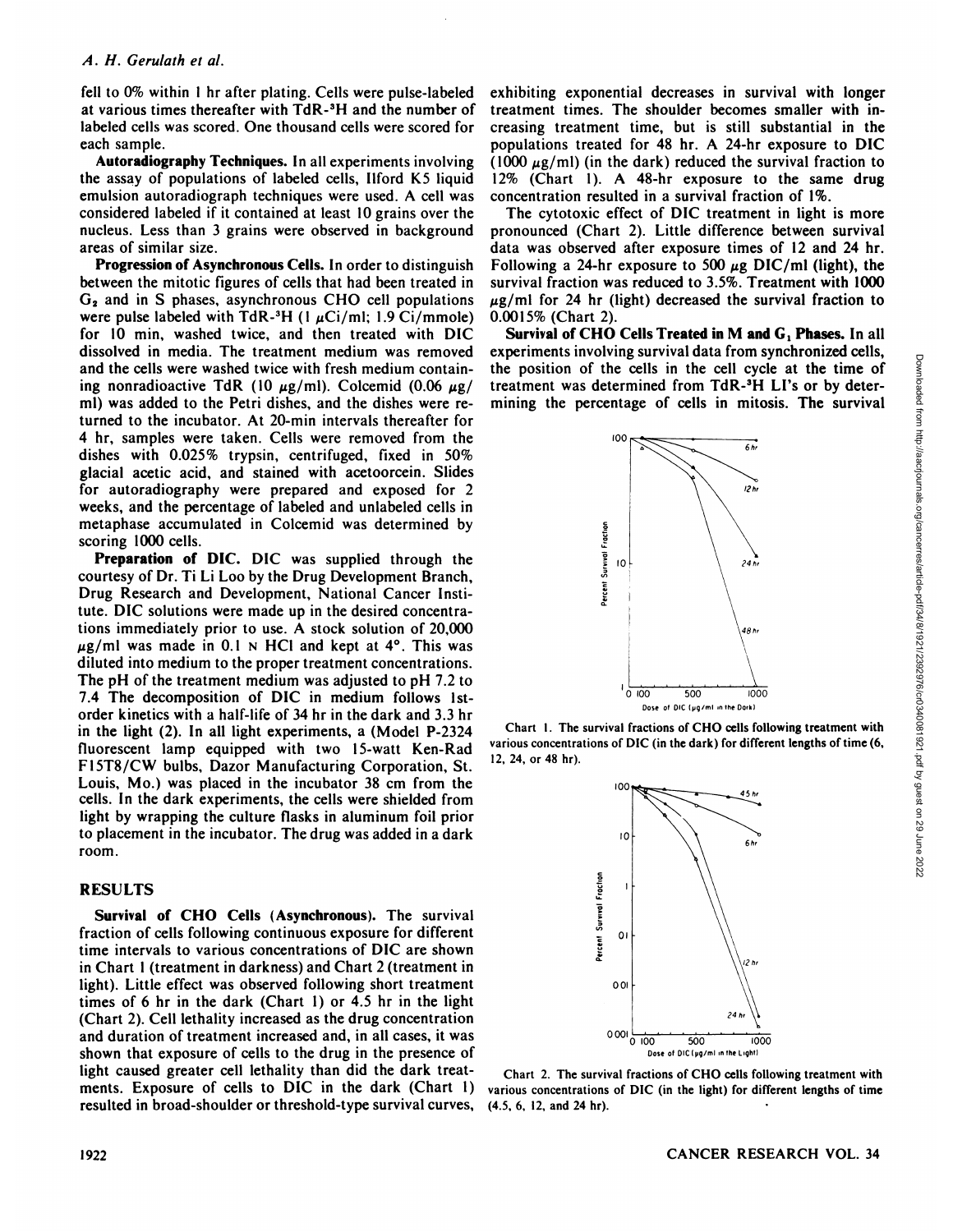fractions of synchronized cells treated in mitosis and in the 1st and 2nd hr of  $G_1$  phase are shown in Chart 3.

Because of the possibility of cells progressing out of M or  $G<sub>1</sub>$  phase during treatment, a high drug concentration (1000)  $\mu$ g/ml for 1 hr) was used in the following experiments. Mitotic and  $G_1$  cells treated with DIC in the dark were only slightly sensitive to the drug (90% survival fractions). However, increased cell lethality was observed in cell populations treated in the light. Survival of cells treated initially in mitosis or in the 1st hr of  $G_1$  phase was 62 and 72%, respectively. Cells treated during the 2nd hr of  $G_1$ phase were more sensitive, with survival being reduced to 23% following the 1-hr treatment.

Survival of Cells Treated in S and G<sub>2</sub>. Cells in S phase (synchronized by the excess TdR method) were exposed to a 2-hr treatment with DIC (1000  $\mu$ g/ml). The effect of DIC on cells treated in the dark is very minimal, resulting in a survival fraction of 73% in early S phase (Chart 4).

Cell survival increases through mid-S, with the least effect seen in late S and  $G_2$ , where 100% of cells survive the DIC treatment in the dark. S and G<sub>2</sub> cells exposed to DIC in the light (Chart 4) had sensitivities quite similar to those of late- $G_1$  cells, but only if the DIC treatment was for 2 hr instead of the 1 hr of exposure used on the  $G_1$  cells. Sensitivity in early S phase reached a minimal survival fraction of 20%, whereas survival in mid-, and late S phase and  $G_2$  phase was higher.

Cell Progression after DIC Exposure in Mitosis. Populations of cells synchronized in mitosis were treated with 1000  $\mu$ g DIC/ml (continuous treatment). At the end of 1 hr, the MI was 1% in the control and treated plates both in darkness and light. Therefore, treated cells were not delayed



Chart 3. The effect of DIC on survival of synchronized CHO cells treated in mitosis and  $G_1$  phases of the cell cycle.



Chart 4. The effect of DIC on survival of synchronized CHO cells treated in S and  $G_2$  phases of the cell cycle.  $R_x$ , treatment.

in mitosis and progressed from M into  $G_1$  at the same rate as the control population (data not shown).

Progression after DIC Exposure during the G<sub>1</sub> Phase. Mitotic cells (95% MI) were plated into warm medium and allowed to progress into  $G_1$ . One hr after plating, the MI had fallen from 95 to 0% and the cells were a well-synchronized  $G_1$  population. The labeled fraction in the control cell population began increasing linearly 2 hr after cells were plated, thus indicating cell progression from  $G_1$  into S (Chart 5). The labeled control cells peaked at 6 hr and then decreased as the cells passed through S into  $G_2$  and mitosis.

Replicate plates of cells were treated at a point 1 hr into G<sub>1</sub> phase, in either the dark or the light with DIC (1000  $\mu$ g/ml) (continuous treatment). Approximately 40% of cells treated with DIC in darkness and 50% of cells treated in the light entered the S phase 1 hr early (Chart 5). Since the percentage of labeled cells in both the dark and light populations did not increase to the level of the control cells, this would suggest that although some cells progressed into S phase early, another fraction of cells were delayed in  $G_1$ phase by the DIC treatment.

Progression after DIC Exposure during the S Phase. Populations of cells synchronized in early S phase by an excess TdR block were treated with DIC (1000  $\mu$ g/ml) (continuous treatment). It can be seen (Chart 6) that the percentage of cells labeled with TdR-<sup>3</sup>H was 97% in the control population 1 hr after release from the synchrony treatment. The LI fell to a minimum of 30% between 6 and 7 hr as the cells moved out of S and into  $G_2$  and mitosis. As the percentage of labeled control reaches a minimum, the MI reaches a peak value of 13% at 7 hr. This is a characteristic, reproducible phenomenon of the TdR synchrony technique and allows the determination of progression changes in treated populations throughout the S phase.

Most of the cells treated with DIC both in darkness and in light were delayed in progressing through and out of the S phase. Initially, most treated cells were delayed 1 hr in S; at 4 hr, the LI in the treated cells was unchanged at 90% compared with 60% in the control. By 5 hr, the LI in the treated cells had decreased to 80% as a small percentage of cells overcame the block; the LI remained at this level until 8 hr when a 2nd decrease occurred, falling to 50% in the case

1923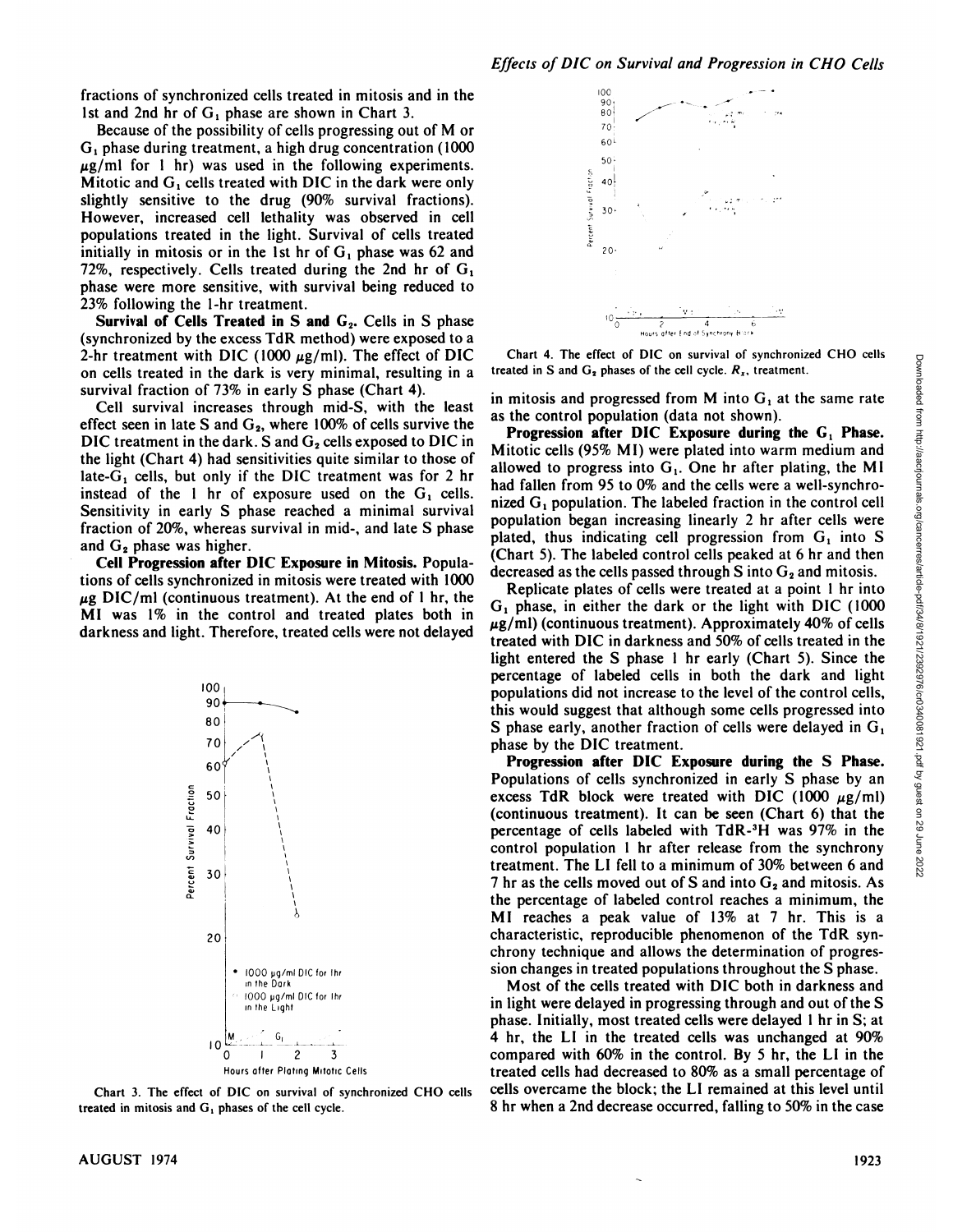

Chart 5. DIC effect on cell progression from  $G_1$  phase into S phase.

of cells treated in darkness and to 63% in cells treated in light.

Only a small percentage of treated cells were able to progress normally out of S and into  $G_2$  and M, reaching a mitotic peak of 1% (light) and 2% (dark) at the same time that the control population had a MI of 13%.

**Progression after DIG Exposure irf the G2 Phase. By** pulse labeling asynchronous populations of cells with TdR-3H immediately before drug treatment and scoring the percentage of labeled and unlabeled cells progressing into the metaphase, it is possible to determine whether a progression delay has occurred in cells in S or  $G_2$  phase at the start of treatment. Chart 7 shows that the percentage of unlabeled control cells in the metaphase (accumulated in Colcemid) increased linearly with time for 3.5 hr. Unlabeled metaphases are still seen in control populations at 3.5 hr instead of plateauing in number at 2.5 hr (length of  $G_2$ phase) because all cells do not progress through the cell cycle at the same rate. The number of labeled metaphase cells (cells in S phase at the time of the TdR-3H pulse label) does begin to increase at 2.5 hr, however (data not shown). Cells exposed continuously to DIC (1000  $\mu$ g/ml) in the presence of light are delayed in progressing into mitosis. There is no return to a normal progression rate during the sampling period. Cells treated with DIC (1000  $\mu$ g/ml) in darkness progress normally for 2.3 hr when a delay occurs. In the latter case it is evident that cells in mid- and late  $G_2$ are not affected by the drug treatment, whereas cells in early  $G_2$  (probably at the S- $G_2$  boundary) are prevented from progressing into M.

## **DISCUSSION**

The cytotoxic action of DIC is enhanced considerably in the presence of light, confirming previous observations in CHO and melanoma cells (2). The survival fraction ob served in cells following 24 hr of exposure to DIC (1000)  $\mu$ g/ml) in the light was 0.0015% as compared to 12% survival following the treatment in the dark. The photodecomposition of DIC results in the formation of DZC and dimethylamine (7). DZC then undergoes irreversible cyclization to form the biologically inert 2-azahypoxanthine. The light experiments, therefore, primarily reflect the action of DZC, which is being continually generated; however, the possibility of combination effects caused by DIC, DZC, and dimethylamine cannot be ruled out. Experiments carried out in the dark represent the activity of DIC.

Asynchronous cells exposed to DIC (in the dark and light) exhibit broad-shoulder threshold-type survival curves, with smaller shoulders seen in cells treated in the light. This indicates either that sublethal damage may have occurred, and that there is a threshold dose below which no cellkilling is observed, or that a proportion of cells has recovered from sublethal cell damage (possibly through a repair process). Of course other pharmacological mechanisms, such as drug activation, membrane exclusion, and drug breakdown, may be the cause of the shoulder. Such studies are continuing in our laboratories.

The treatments of synchronized mitotic and  $G_1$  cells were for only 1 hr because the durations of these phases are short and because of the possibility that the cells would progress through the cell cycle during the treatment. However, S phase is 8 hr long in the CHO cells, and treatments of 2 hr duration were used. Although direct absolute comparisons of the differences in treatment duration, relative differences in survival after treatment are obvious. duration were used. Although direct absolute comparisons of drug sensitivity in these phases cannot be made because of the differences in treatment duration, relative differences in survival after treatment are obvious. DIC is only moderately effectual in killing cells in early S, as 73% of cells survive treatment in the dark; a lesser effect is seen in mid-S, and marked cell resistance to the drug is observed in the other phases of the cell cycle. In contrast, DIC treatment in the light kills approximately 3 times the number of cells in  $G_1$  (1-hr treatment) and early S (2-hr treatment).

Both dark and light treatments with DIC prevent the progression of cells from S phase to  $G_2$  and mitosis. This suggests interference with DNA synthesis. Whether this interference occurs through inhibition of de novo purine synthesis, as was originally postulated (8), or another



Chart 6. Effect on cell progression from S phase to  $G_2$  and mitosis during continuous treatments with DIC (1000  $\mu$ g/ml).



Chart 7. Effect on cell progression from  $G_2$  phase into mitosis during continuous treatments with DIC (1000  $\mu$ g/ml).